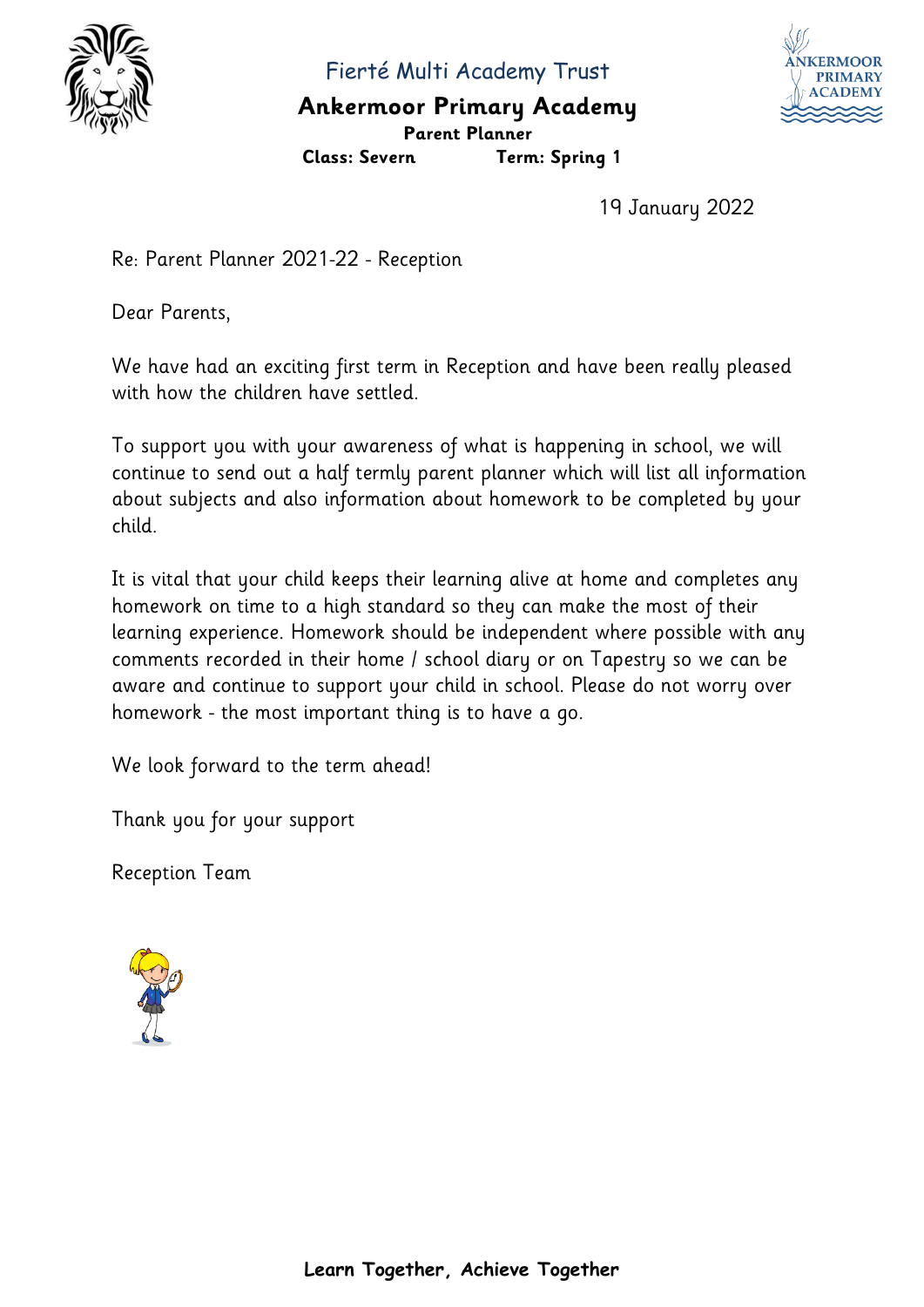

Fierté Multi Academy Trust

## **Ankermoor Primary Academy**

**Parent Planner**

**Class: Severn Term: Spring 1**

**NKERMOOF PRIMARY**